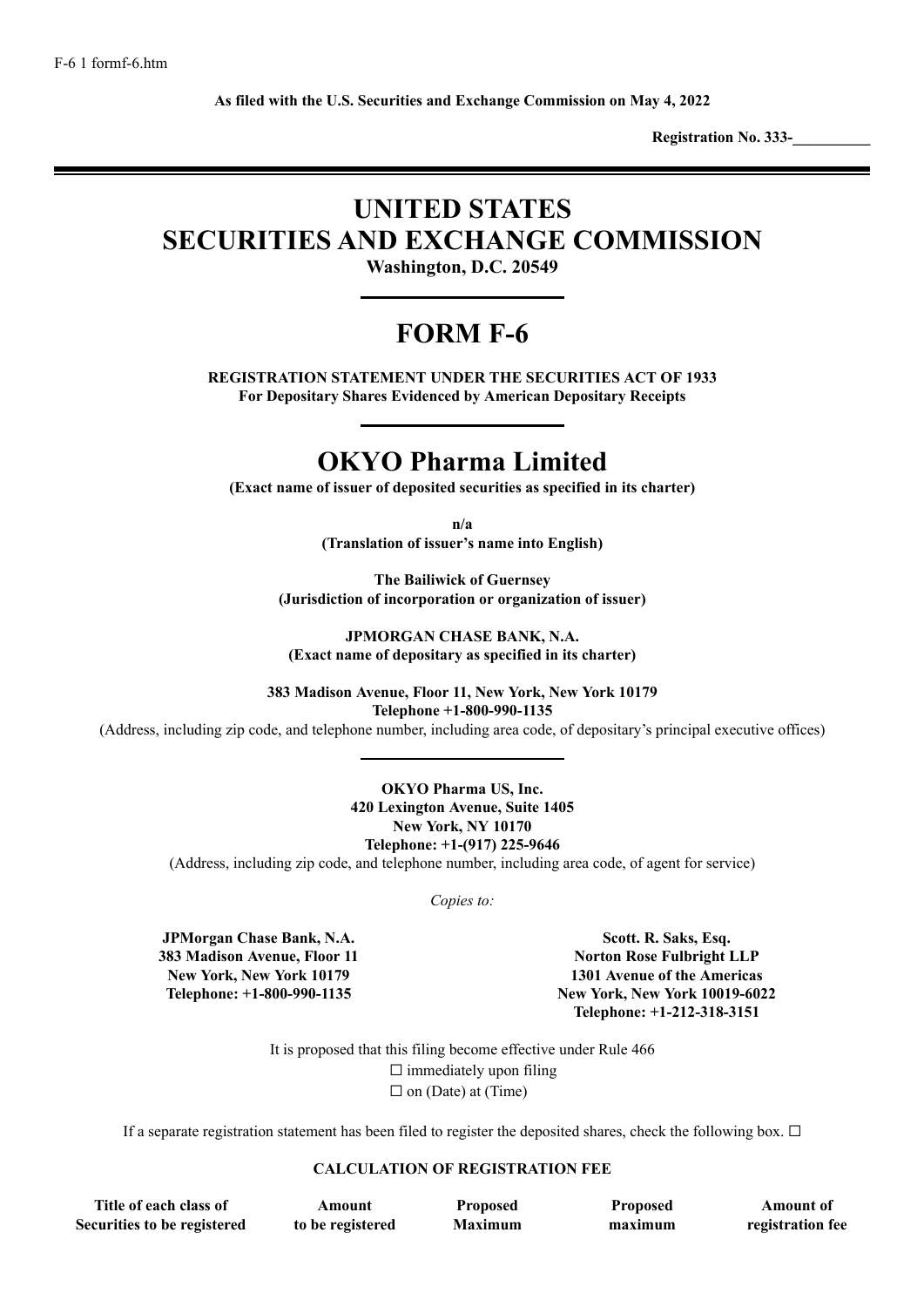|                                |                   | aggregate price Per<br>unit $(1)$ |      | aggregate offering<br>price $(2)$ |        |
|--------------------------------|-------------------|-----------------------------------|------|-----------------------------------|--------|
| American Depositary Shares     |                   |                                   |      |                                   |        |
| evidenced by American          |                   |                                   |      |                                   |        |
| Depositary Receipts, each      |                   |                                   |      |                                   |        |
| American Depositary Share      |                   |                                   |      |                                   |        |
| representing sixty-five $(65)$ | \$50,000,000      |                                   |      |                                   |        |
| ordinary shares of OKYO Pharma | American          |                                   |      |                                   |        |
| Limited                        | Depositary Shares |                                   | 0.05 | 2,500,000                         | 231.75 |

(1) Each unit represents one American Depositary Share.

(2) Estimated solely for the purpose of calculating the registration fee. Pursuant to Rule  $457(k)$ , such estimate is computed on the basis of the maximum aggregate fees or charges to be imposed in connection with the issuance of American Depositary Receipts evidencing American Depositary Shares.

The Registrant hereby amends this Registration Statement on Form F-6 on such date or dates as may be necessary to delay its effective date until the Registrant shall file a further amendment which specifically states that this Registration Statement on Form F-6 shall thereafter become effective in accordance with Section 8(a) of the Securities Act of 1933 or until this Registration Statement on Form F-6 shall become effective on such date as the Commission, acting pursuant to **said Section 8(a), may determine.**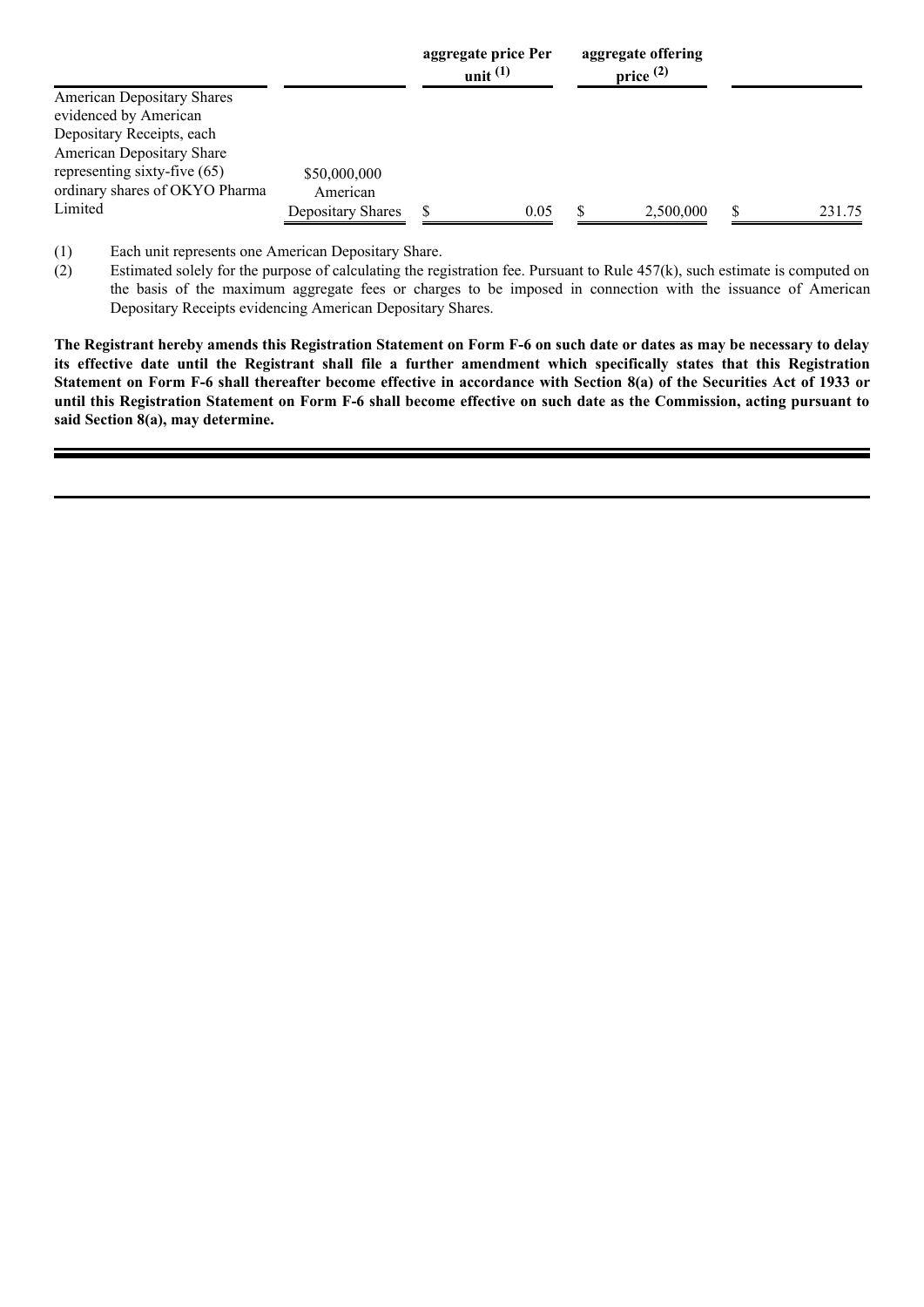#### **PART I INFORMATION REQUIRED IN PROSPECTUS**

The Prospectus consists of the proposed form of American Depositary Receipt ("ADR" or "American Depositary Receipt") included as Exhibit A to the form of the Deposit Agreement filed as Exhibit (a) to this Registration Statement on Form F-6, which is incorporated herein by reference.

#### **Item 1. DESCRIPTION OF SECURITIES TO BE REGISTERED**

#### CROSS REFERENCE SHEET

|                                    | Item Number and Caption                                                                                            | Location in Form of American Depositary<br>Receipt Filed Herewith as Prospectus |  |  |  |  |
|------------------------------------|--------------------------------------------------------------------------------------------------------------------|---------------------------------------------------------------------------------|--|--|--|--|
| (1) Name and address of Depositary |                                                                                                                    | Introductory paragraph and bottom of face of American<br>Depositary Receipt     |  |  |  |  |
|                                    | (2) Title of American Depositary Receipts and identity of<br>deposited securities                                  | Face of American Depositary Receipt, top center                                 |  |  |  |  |
|                                    | Terms of Deposit:                                                                                                  |                                                                                 |  |  |  |  |
| (i)                                | Amount of deposited securities represented by one unit<br>of American Depositary Shares                            | Face of American Depositary Receipt, upper right corner                         |  |  |  |  |
| (ii)                               | Procedure for voting, if any, the deposited securities                                                             | Paragraphs $(6)$ , $(11)$ and $(12)$                                            |  |  |  |  |
|                                    | (iii) Collection and distribution of dividends                                                                     | Paragraphs (4), (5), (7), (10), (11), (13) and (21)                             |  |  |  |  |
|                                    | (iv) Transmission of notices, reports and proxy soliciting<br>material                                             | Paragraphs $(3)$ , $(8)$ , $(11)$ and $(12)$                                    |  |  |  |  |
| (v)                                | Sale or exercise of rights                                                                                         | Paragraphs $(4)$ , $(5)$ , $(7)$ and $(10)$                                     |  |  |  |  |
|                                    | (vi) Deposit or sale of securities resulting from dividends,<br>splits or plans of reorganization                  | Paragraphs (3), (4), (5), (7), (10), (11), (13) and (21)                        |  |  |  |  |
|                                    | (vii) Amendment, extension or termination of the Deposit<br>Agreement                                              | Paragraphs $(15)$ , $(16)$ and $(17)$                                           |  |  |  |  |
|                                    | (viii)Rights of holders of ADRs to inspect the transfer books<br>of the Depositary and the list of Holders of ADRs | Paragraph (3)                                                                   |  |  |  |  |
|                                    | (ix) Restrictions upon the right to deposit or withdraw the<br>underlying securities                               | Paragraphs $(1)$ , $(2)$ , $(4)$ , $(5)$ , and $(6)$                            |  |  |  |  |
| (x)                                | Limitation upon the liability of the Depositary                                                                    | Paragraphs (14), (17), (19) and (20)                                            |  |  |  |  |
|                                    | (3) Fees and Charges                                                                                               | Paragraph (7)                                                                   |  |  |  |  |
|                                    | <b>Item 2. AVAILABLE INFORMATION</b>                                                                               |                                                                                 |  |  |  |  |

Item Number and Caption

(b) OKYO Pharma Limited is subject to the periodic reporting requirements of the Securities Exchange Act of 1934, as amended, and accordingly files certain reports with the Securities and Exchange Commission. These reports can be inspected and retrieved by holders of American Depositary Receipts through the EDGAR system on the Securities and Exchange Commission's Internet Website, currently located at www.sec.gov, and can be inspected and copied at public reference facilities maintained by the Securities and Exchange Commission, currently located at 100 F Street, N.E., Washington, D.C. 20549.

Location in Form of American Depositary Receipt Filed Herewith as Prospectus

Paragraph (8)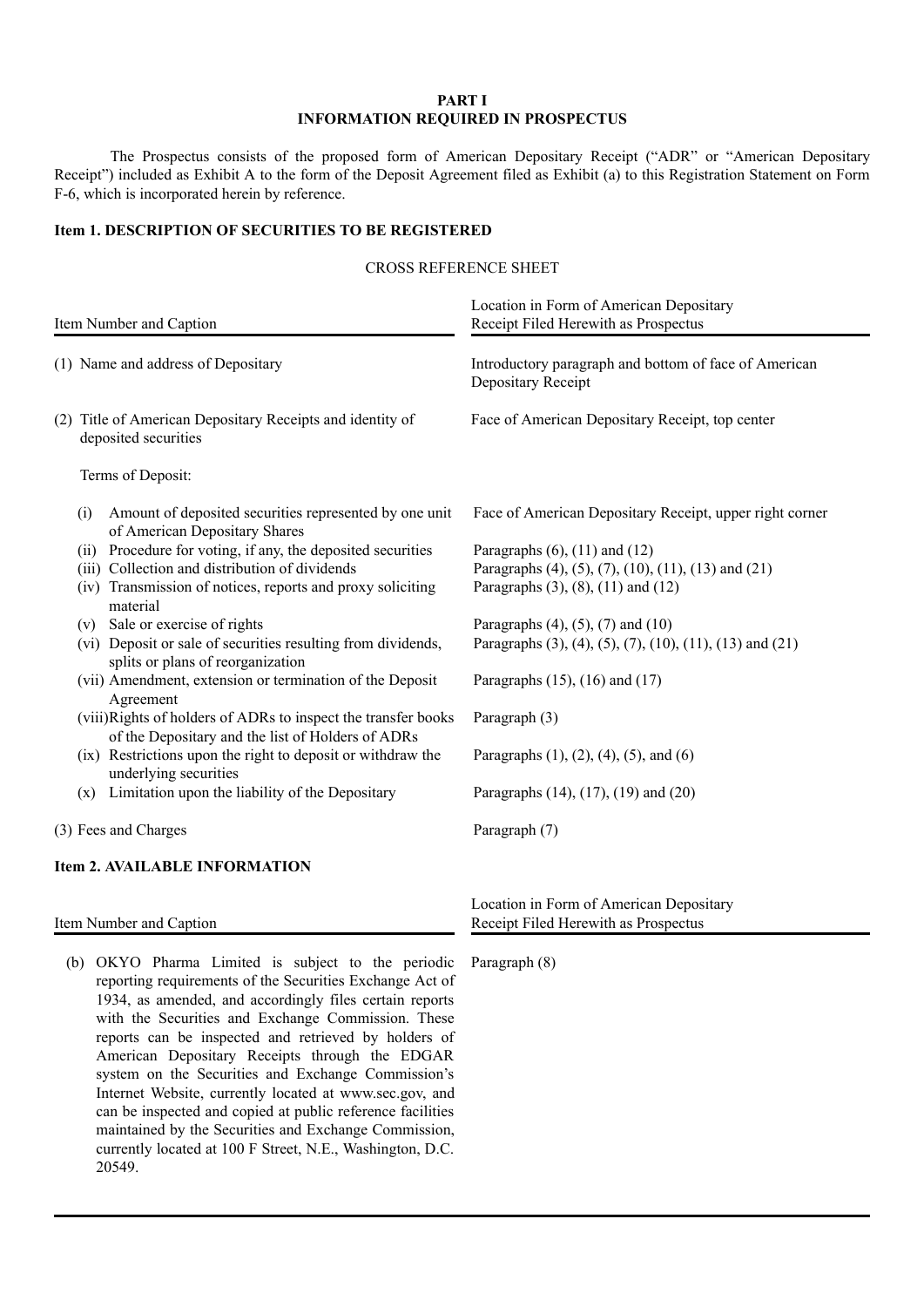#### **PART II INFORMATION NOT REQUIRED IN PROSPECTUS**

#### **Item 3. EXHIBITS**

- (a) **Form of Deposit Agreement**. Form of Deposit Agreement among OKYO Pharma Limited, JPMorgan Chase Bank, N.A., as depositary (the "Depositary"), and all Holders and Beneficial Owners from time to time of American Depositary Receipts ("ADRs") issued thereunder (as from time to time amended, the "Deposit Agreement"), including the Form of ADR attached as Exhibit A thereto. Filed herewith as Exhibit (a).
- (b) Any other agreement to which the Depositary is a party relating to the issuance of the American Depositary **Shares registered hereby or the custody of the deposited securities represented thereby**. Not Applicable.
- (c) **Every material contract relating to the deposited securities between the Depositary and the issuer of the deposited securities in effect at any time within the last three years**. Not Applicable.
- (d) Opinion of Norton Rose Fulbright US LLP, counsel to the Depositary, as to the legality of the securities being **registered**. Filed herewith as Exhibit (d).
- (e) **Certification under Rule 466.** Not applicable.
- (f) Power of Attorney of certain officers and directors of the Company. Set forth on the signature pages hereto.

#### **Item 4. UNDERTAKINGS**

- (a) The Depositary hereby undertakes to make available at the principal office of the Depositary in the United States, for inspection by holders of the American Depositary Receipts, any reports and communications received from the issuer of the deposited securities which are both (1) received by the Depositary as the holder of the deposited securities, and (2) made generally available to the holders of the underlying securities by the issuer.
- (b) If the amounts of fees charged are not disclosed in the prospectus, the Depositary undertakes to prepare a separate document stating the amount of any fee charged and describing the service for which it is charged and to deliver promptly a copy of such fee schedule without charge to anyone upon request. The Depositary undertakes to notify each registered holder of an American Depositary Receipt thirty days before any change in the fee schedule.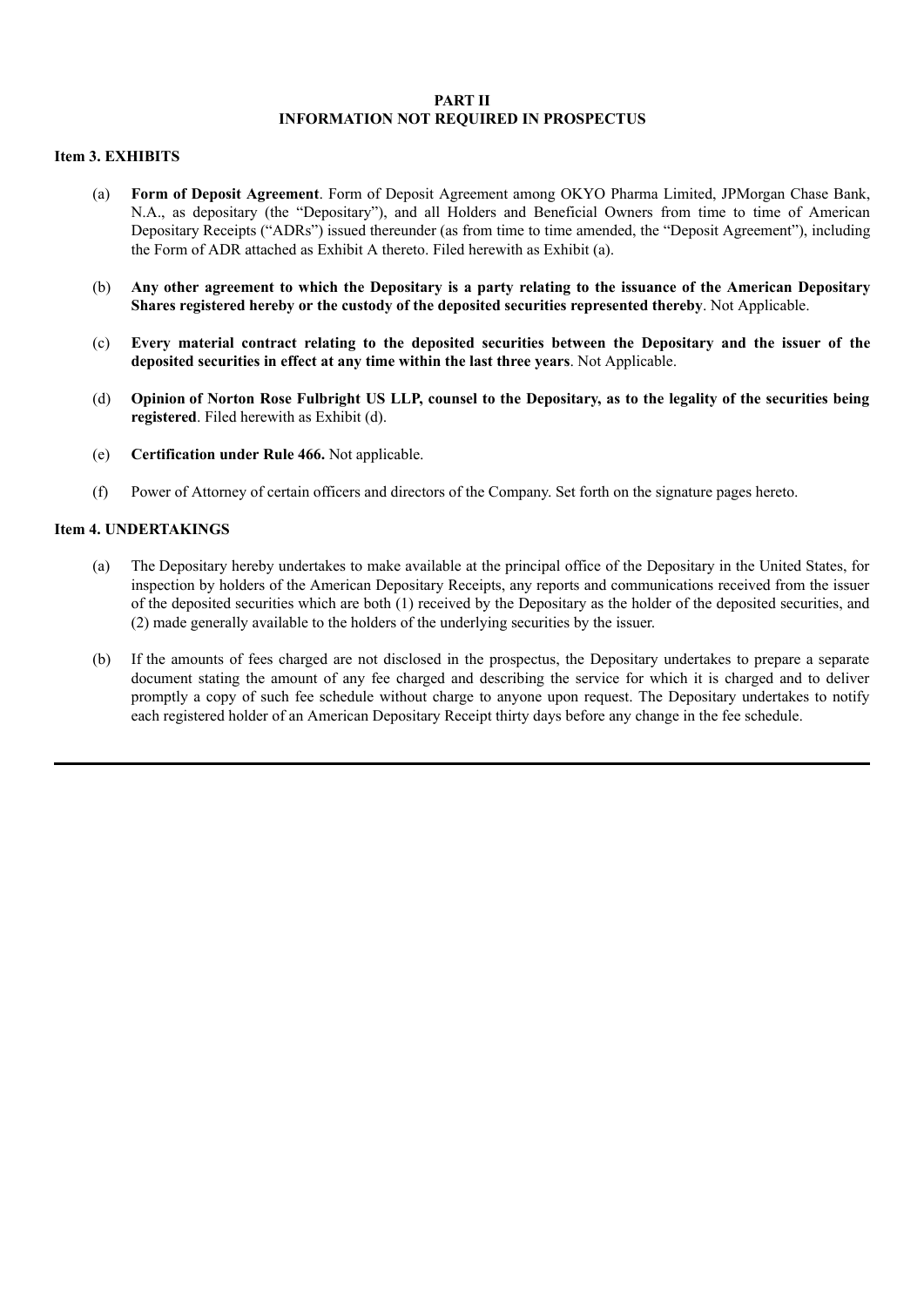#### **SIGNATURE**

Pursuant to the requirements of the Securities Act of 1933, as amended, JPMorgan Chase Bank, N.A., acting solely on behalf of the legal entity created by the Deposit Agreement among OKYO Pharma Limited, JPMorgan Chase Bank, N.A., as depositary, and all Holders and Beneficial Owners from time to time of American Depositary Receipts ("ADRs") issued thereunder, certifies that it has reasonable grounds to believe that all the requirements for filing on Form F-6 are met and has duly caused this Registration Statement on Form F-6 to be signed on its behalf by the undersigned, thereunto duly authorized, in The City of New York, State of New York, on May 4, 2022.

> Legal entity created by the Deposit Agreement for the issuance of ADRs evidencing American Depositary Shares

By: JPMORGAN CHASE BANK, N.A., as Depositary

By: */s/ Timothy E. Green*

Name:Timothy E. Green Title: Vice President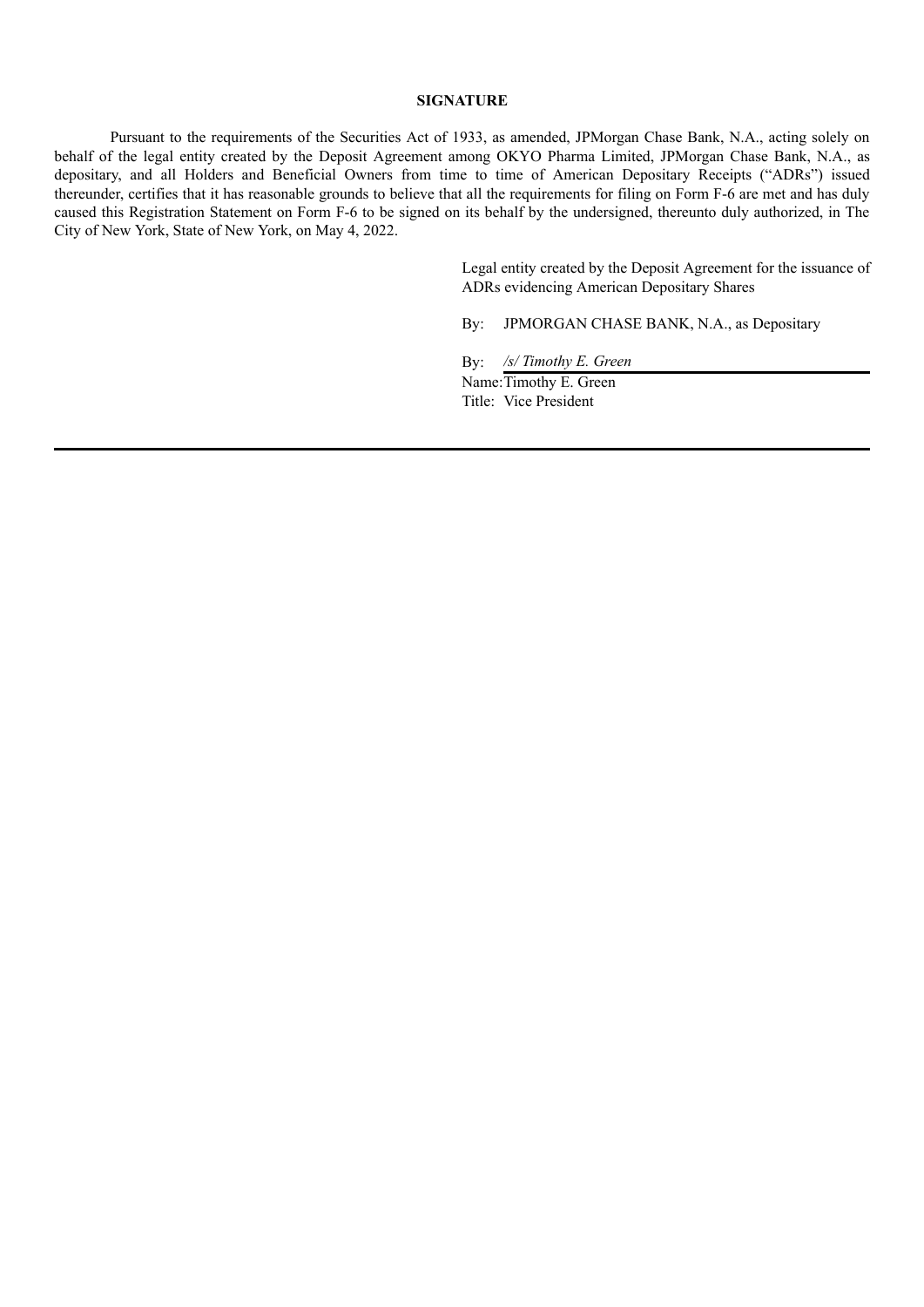#### **SIGNATURES**

Pursuant to the requirements of the Securities Act of 1933, as amended, OKYO Pharma Limited certifies that it has reasonable grounds to believe that all the requirements for filing on Form F-6 are met and has duly caused this Registration Statement on Form F-6 to be signed on its behalf by the undersigned, thereunto duly authorized, in City of London, United Kingdom, on May 4, 2022.

#### OKYO Pharma Limited

By: */s/ Gary S. Jacob*

Name:Gary S. Jacob Title: Chief Executive Officer and Director

#### **POWERS OF ATTORNEY**

KNOW ALL PERSONS BY THESE PRESENTS, that each person whose signature appears below constitutes and appoints Gary S. Jacob and Keeren Shah, and each of them, his or her true and lawful attorneys-in-fact and agents, each with full power of substitution and resubstitution, for him or her and in his or her name, place and stead, in any and all capacities, to sign any or all amendments (including post-effective amendments) to this Registration Statement and any and all related registration statements pursuant to Rule 462(b) of the Securities Act, and to file the same, with all exhibits thereto, and other documents in connection therewith, with the Securities and Exchange Commission, hereby ratifying and confirming all that said attorneys-in-fact and agents, or any of them, or their substitute or substitutes, may lawfully do or cause to be done by virtue hereof.

Under the requirements of the Securities Act, as amended, this Registration Statement on Form F-6 has been signed by the following persons on May 4, 2022, in the capacities indicated.

| <b>Signature</b>                                                   | <b>Title</b>                                                            |  |  |  |
|--------------------------------------------------------------------|-------------------------------------------------------------------------|--|--|--|
| /s/ Gabriele Cerrone                                               | Executive Chairman                                                      |  |  |  |
| /s/ Gary S. Jacob                                                  | Chief Executive Officer and Director<br>(principal executive officer)   |  |  |  |
| /s/ Keeren Shah                                                    | Chief Financial Officer<br>(principal financial and accounting officer) |  |  |  |
| /s/ Willy Simon                                                    | Director                                                                |  |  |  |
| /s/ John Brancaccio                                                | Director                                                                |  |  |  |
| /s/ Bernard Denoyer                                                | Director                                                                |  |  |  |
| <b>OKYO Pharma US, Inc.</b>                                        |                                                                         |  |  |  |
| /s/ Gary S. Jacob<br>By:<br>Name: Gary S. Jacob<br>Title: Director | Authorized U.S. Representative                                          |  |  |  |

#### **SIGNATURES**